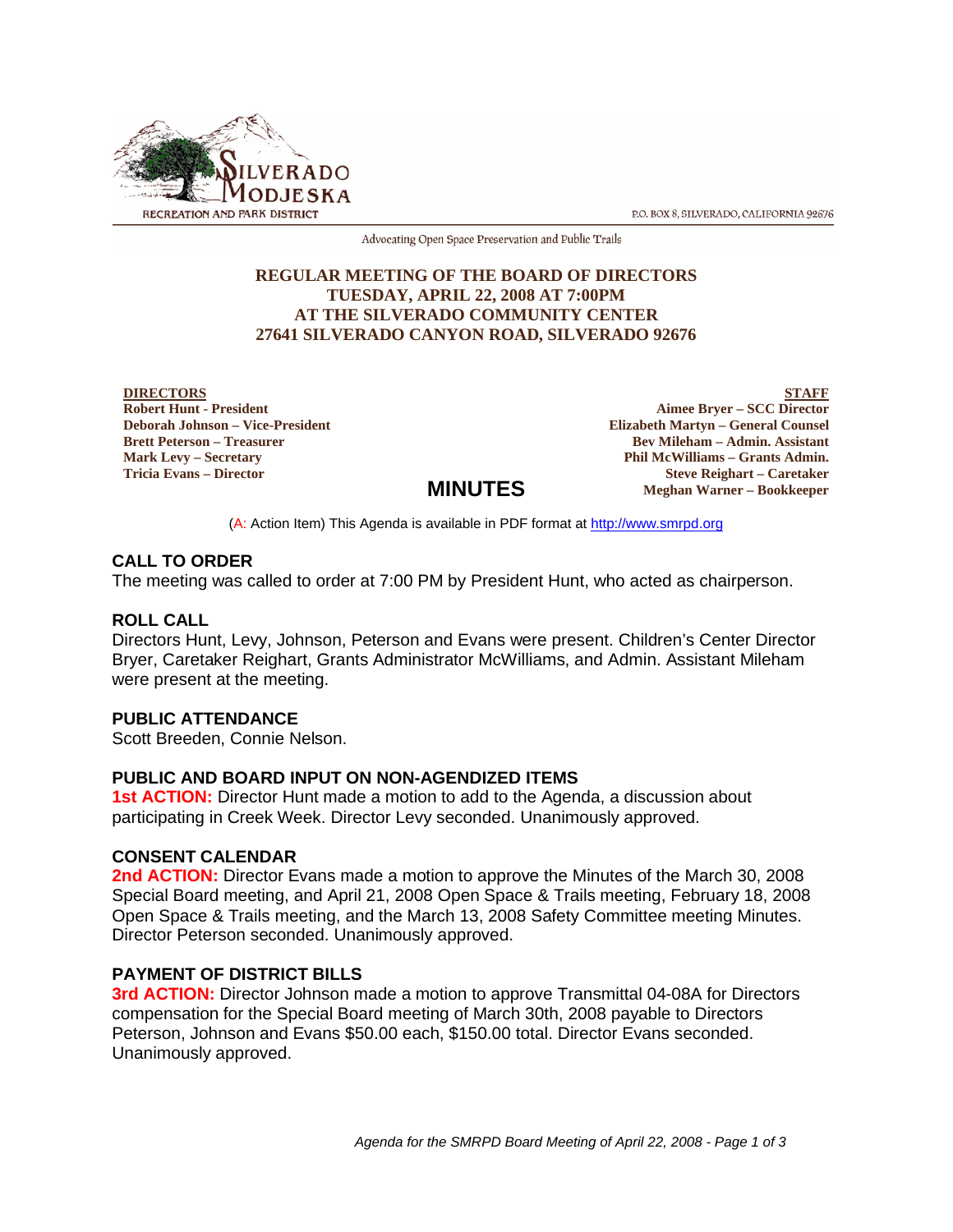**4th ACTION:** Director Johnson made a motion to approve payment of Transmittal 04-08B District Bills, \$1,746.86 total. Director Peterson seconded. Unanimously approved.

**5th ACTION:** Director Peterson made a motion to approve payment of Transmittal 04-08C, Utility Bills, \$1,714.02 total. Director Levy seconded. Unanimously approved.

# **SILVERADO CHILDREN'S CENTER**

SCC Director Bryer gave the Board the Children's Center Financials for review. Work crews have been making many improvements needed at the Children's Center. Wood chips for the play yard have been installed, yard upkeep and mulch have been applied. The sign is being repaired. The Chili Cook off was a great success making around \$3,500 for the center. No change in staffing. There will be an Open House in May. SCC Director Bryer and Director Johnson are working on creating an advisory board for the center. Director Hunt asked for a list of names so the SMRPD Board can approve it.

## **GRANTS ADMINISTRATION REPORT**

Phil McWilliams said there is an All Canyons Clean Up coming up in September. Mr. McWilliams has been working on a solar project for the Silverado Comm. Ctr. He will have new information to share at the next Board meeting.

## **OTHER DISTRICT BUSINESS**

The Board discussed the possibility of accepting title and management responsibility from The Dept. of Fish and Game for a beautiful property in Trabuco Canyon. The need for it to be accompanied by funds to manage was also discussed.

There is a conflict with Music in the Park and other events going on at the Silverado Community Center. The Board wants to accommodate yoga classes, AA ,etc, that have been meeting regularly, so a compromise is in the works.

**6TH ACTION:** Director Johnson made a motion to approve spending up to \$1,500 for a new storage shed needed at Silverado Community Center to store tables and chairs. Director Hunt seconded. Unanimously approved.

Silverado resident Connie Nelson asked the Board if they would consider letting her have the use of Silverado Community Center to use for a political fundraiser. The event is May 16th, Director Hunt will contact Counsel for advice on this. Ms. Nelson would like to use the facility for a "meet and greet" function for a political figure. The Board sees no problem with this and says she can book the center as usual. Ms. Nelson would like to continue showing Movies in the Park during the summer again.

**7th ACTION:** Director Johnson made a motion to vote on acceptance of the FY 2007-2008 Audit proposal from Rick Hale & Company. Director Peterson seconded. Unanimously approved. A ROLL CALL VOTE WAS TAKEN: Director Levy, AYE; Director Evans, AYE; Director Hunt, AYE; Director Peterson, AYE; Director Johnson, AYE. The proposal was unanimously accepted.

Creek Week is coming up during the week of May 18th. The Board discussed having a booth at the event where they could give away little wildflower seed packets and may schedule a hike also.